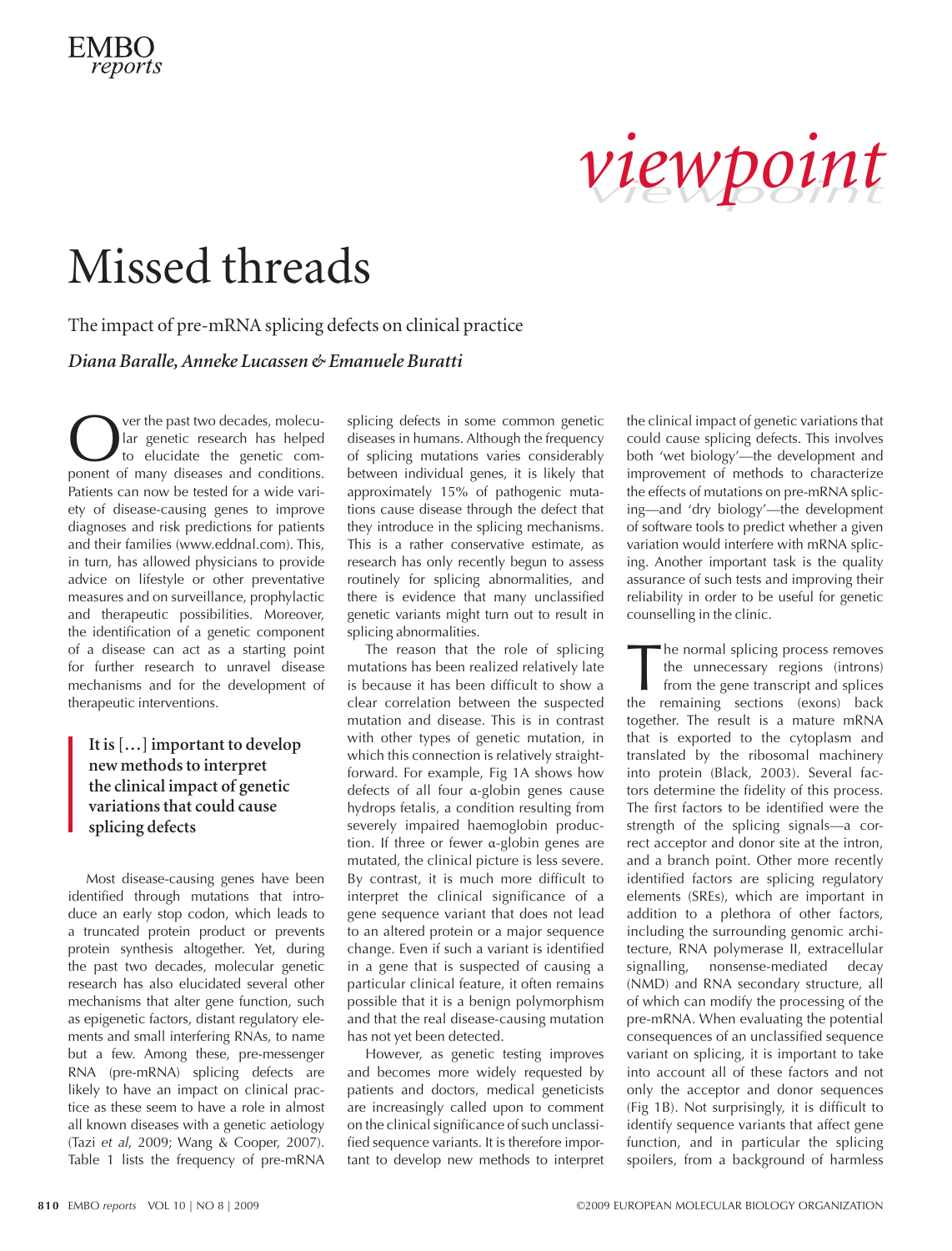polymorphisms (Baralle & Baralle, 2005; Pagani & Baralle, 2004). As research has progressed, it has become clear that almost any genomic variation, even if found within intronic regions, should be considered as a potential disease-causing mutation through aberrant splicing. Yet, in most cases it remains difficult, if not impossible, to find a clear causal relationship between a splicing mutation and a disease.

Nonetheless, our evolving understanding of splicing mechanisms owes a great deal to research that aims to correlate patient pathology with splicing alterations. This process is similar to the elucidation of biochemical pathways in the 1970s through the study of metabolic disease. These and other research on splicing systems have yielded a large amount of data about splicing regulatory sequences, regulatory proteins, the importance of the local sequence context in which they occur, and about how these sequences and factors interact with each other (Cartegni *et al*, 2002). As our knowledge of splicing mechanisms progresses, we are improving methods to predict whether a nucleotide substitution is a possible splicing spoiler.

Several *in silico* approaches have been<br>developed to assess the effects of<br>sequence variants on splicing (Fig 2).<br>These focus on the basic cis-acting eleeveral *in silico* approaches have been developed to assess the effects of These focus on the basic *cis*-acting elements within the pre-mRNA that define an exon—5'-sequence, 3'-sequence and branch-point—or search for potential splicing mutations within SREs. The main problem that remains for any algorithmic solution is the degree of certainty of these predictions in the identification of splicing anomalies (Hartmann *et al*, 2008; Houdayer *et al*, 2008).

As donor and acceptor elements are reasonably conserved in humans, programs that focus on these tend to be more accurate than those that analyse less conserved SREs. In fact, our current lack of knowledge about the effect of local sequence context makes variations in SREs difficult to assess. Despite these drawbacks, a combination of various predictive algorithms is, so far, the best chance of identifying putative splicing mutations, whether these lie in conserved or less conserved regions (Houdayer *et al*, 2008).

In addition to *cis*-acting sequences and SREs, other factors such as RNA secondary structure also affect the regulation of splicing. Although several programs are now

| Gene | Disease/phenotype | Splicing/total       |
|------|-------------------|----------------------|
|      |                   | $m$ utation $*(0/2)$ |

| Gene             | Disease/phenotype                                                           | Splicing/total<br>mutation* $(\%)$ |
|------------------|-----------------------------------------------------------------------------|------------------------------------|
| <b>ATM</b>       | Ataxia telangectasia                                                        | 18                                 |
| BRCA1            | Breast cancer predisposition                                                | 9                                  |
| <b>CADM</b>      | Medium chain acyl CoA dehydrogenase deficiency                              | 10                                 |
| <b>CFTR</b>      | Cystic fibrosis                                                             | 14                                 |
| DMD              | Duchenne muscular dystrophy                                                 | 9                                  |
| HBA1/2           | Blood disorders (thalassaemias, anaemia etc)                                | 3                                  |
| HBB              | Blood disorders (thalassaemias, anaemia etc)                                | 10                                 |
| HPRT             | Hypoxanthine-guanine phosphoribosyltransferase 1 deficiency                 | 15                                 |
| IKBKAP           | Dysautonomia, familial                                                      | 33                                 |
| MAPT             | Frontotemporal dementia and Parkinsonism                                    | 33                                 |
| MLH1             | Colorectal cancer                                                           | 18                                 |
| MSH <sub>2</sub> | Colorectal cancer                                                           | 9                                  |
| NF1              | Neurofibromatosis type 1                                                    | 19                                 |
| NF2              | Neurofibromatosis type 2                                                    | 22                                 |
| RHO              | Retinitis pigmentosa                                                        | 3                                  |
| <i>SMN1/2</i>    | Spinal muscular atrophy                                                     | 4                                  |
| WT1              | Wilms tumour                                                                | 11                                 |
|                  | *Data calculated from the public Human Gene Mutation Database (24/11/2008). |                                    |
|                  |                                                                             |                                    |

available to assess secondary structures and their effects on splicing—one main approach uses energy minimization based on *in vitro* RNA folding studies, whereas another uses an evolutionary algorithm on conserved sequences (Baird *et al*, 2006; Major & Griffey, 2001)—these are not yet at a stage where they can be used for routine clinical testing (Buratti & Baralle, 2004). It is also worth highlighting the development of databases that are partly or fully dedicated to collecting mRNA splicing data. The Human Gene Mutation Database (HGMD), a repository of pathological gene mutations for many diseases, is one such example, as is the Alternative Splicing Mutation Database (ASMD); in addition, there are a growing number of locus-specific databases that collect data on particular genes (Paalman *et al*, 2000). Given that these databases are regularly updated with newly discovered sequence variations, these are an easy source of reference for clinicians and researchers, and can help to save a lot of work.

Notwithstanding their growing usefulness, all these programs still show a considerable degree of unreliability depending on the genes analysed. Consequently, even when *in silico* approaches predict splicing pathology, these findings need to be confirmed by using 'wet-laboratory' experiments.

For obvious reasons, direct analysis<br>of the processed transcripts from a<br>patient is the most reliable method<br>of establishing with certainty whether a or obvious reasons, direct analysis of the processed transcripts from a patient is the most reliable method particular DNA substitution affects splicing (Fig 3A). The availability of genomic sequences for all human genes means that it is a straightforward task to design appropriate primers and perform routine reversetranscription (RT)-PCR screening assays for potential mutations. Furthermore, recent advances in sequencing technology allow rapid and cheap sequencing of whole genes in order to look for potential mutations. In practice, the direct analysis of potential splicing defects should therefore be the method of choice for a full analysis of splicing mutations. However, this direct approach is not always possible. First, the patient might not be available. Second, most samples for clinical diagnosis are leukocytes, which are normally discarded once the DNA has been extracted, thus preventing further analysis of the RNA. Third, even when RNA samples from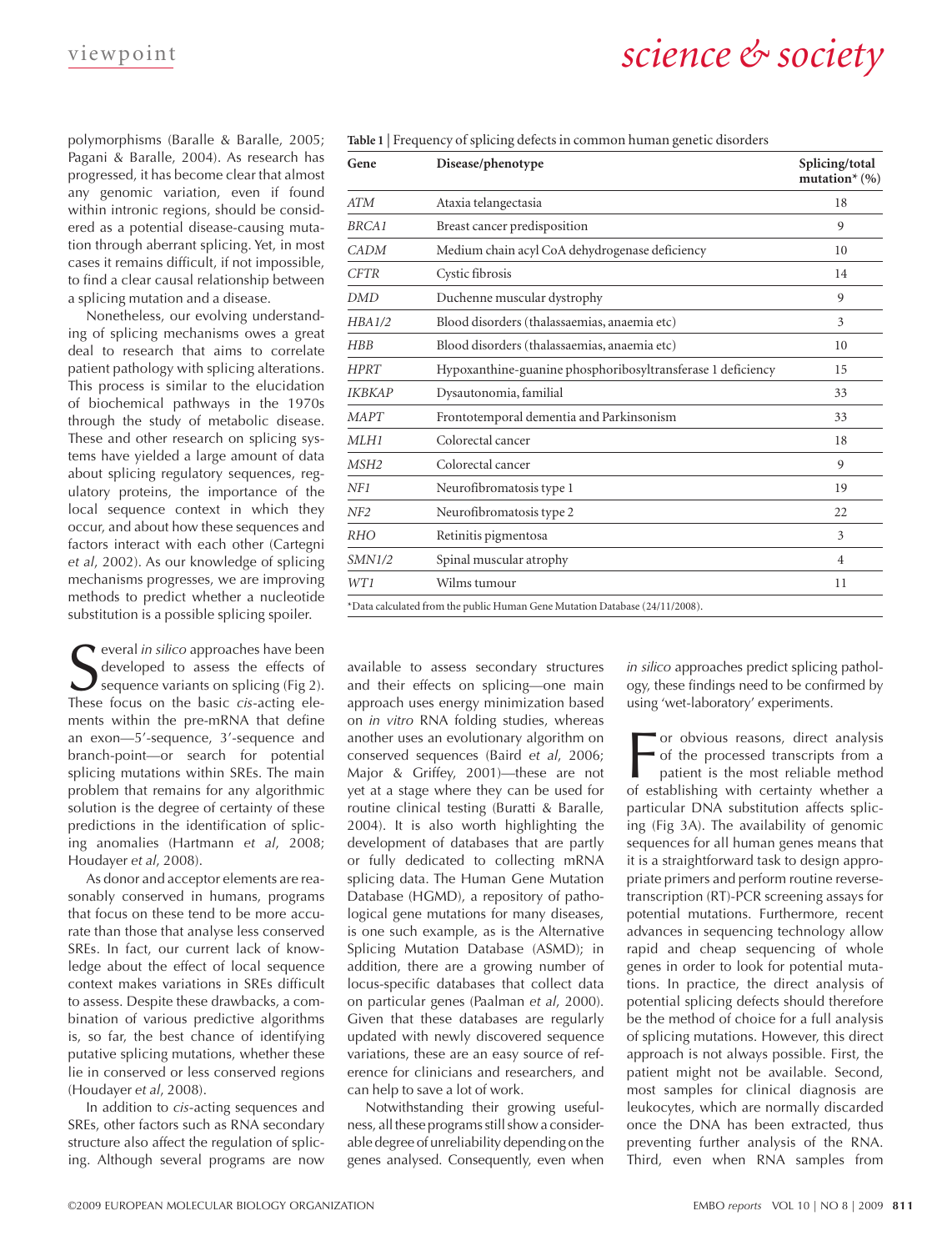### *science & society* viewpoint



**Fig 1** | Comparison between a classical genetic disease and a splicing-related alteration. (**A**) Schematic representation of the effects of gene deletion in hydrops fetalis. Normally, haemoglobin is made up of two α-subunits and two β-subunits that are transcribed by one β-gene on chromosome 11 (two copies per individual) and two α-genes on chromosome 16 (four copies per individual). People of Asian ancestry often have two α-globin genes deleted on the same chromosome 16, which results in mild thalassaemia. However, an offspring that inherits no α-genes from two heterozygous parents will develop hydrops fetalis, an often fatal disease *in utero*. In these cases, early diagnosis can be easily performed.

(**B**) Mutations in the pre-mRNA splicing process, however, can affect several crucial steps in the recognition of introns and/or exons and can be further modified by many factors outside the mutation location. These context effects make it hard to determine the final outcome, eventual disease severity, and thus genetic counselling. BPS, branch-point site; SRE, splicing regulatory element.

leukocytes are available, these are of little use when the mutation affects tissuespecific gene expression, for example, in the brain or heart.

Even if an RNA sample from the affected tissue is available, the detection of a particular splicing product is not straightforward. Aberrant transcripts can be degraded quickly by NMD, a regulatory mechanism that controls the post-transcriptional quality of the mRNA and selectively degrades transcripts that contain premature termination codons (Maquat, 2004). NMD would therefore mean that such aberrant transcripts are undetectable in normal RNA analysis. This problem of degradation can be solved in

some cases by establishing stable cell lines from the patient's lymphoblasts and treating them with antibiotics such as anisomycin or gentamycin to block NMD. However, this represents a considerable investment of time and resources, and would be difficult to use in a routine, high-throughput manner; in addition, the interpretation of the *in vivo* clinical effects would remain elusive. Finally, a patient's genotype should be evaluated carefully in order to unambiguously assign the aberrant products to a specific mutation so as to rule out the presence of different splicing mutations on different alleles.

To overcome these uncertainties, researchers now use more experimentally controlled methods. So far, the methods that are most widely used to analyse splicing aberrations are *in vitro* splicing and minigene systems. The *in vitro* splicing assay uses bacterial T7/ SP6 polymerases to synthesize radioactively labelled pre-mRNA molecules that are incubated in the presence of nuclear extracts; the resulting spliced products are resolved on a polyacrylamide denaturing gel (Fig 3B). This assay allows the evaluation of splicing kinetics and intermediates of the splicing reactions such as lariat formation. Another advantage of this method is that, once the template is ready, the results of an *in vitro* splicing assay can be observed within hours and it does not require cell culture facilities. *In vitro* splicing has therefore had an important role in the unravelling of many of the basic aspects of the splicing mechanism (Hicks *et al*, 2005).

However, *in vitro* splicing systems have only limited use in clinical and/or diagnostic applications. First, the *in vitro* transcription of pre-mRNA puts an upper limit on the length of sequence that can be transcribed approximately 1,000–2,000 nucleotides which makes *in vitro* systems generally unable to mimic complex genomic regions. However, there are some exceptions; for example, cryptic splice-site activation in the β-globin gene was one of the first medically relevant splicing defects described by using an *in vitro* splicing method (Treisman *et al*, 1983; Wieringa *et al*, 1983).

Investigating the pathogenicity of a splicing mutation has recently been supplanted by 'minigene' system assays, which are a refinement of minigene-based nvestigating the pathogenicity of a splicing mutation has recently been supplanted by 'minigene' system assays, technologies for alternative splicing analysis that was initially described more than 20 years ago (Vibe-Pedersen *et al*, 1984). The hybrid minigene splicing assay represents a relatively fast approach for identifying splicing spoilers and the study of their underlying functional mechanisms (Fig 3C; Baralle *et al*, 2003; Cooper, 2005; Kishore *et al*, 2008). Any genomic region of interest—for example, an exon with part of its intronic flanking regions—can be amplified from normal or affected individuals and cloned into the minigene. The resultant plasmid is then transiently transfected in an appropriate cell line where it will be transcribed by RNA polymerase II before the resulting pre-mRNA is processed to mature mRNA. The mRNA splicing pattern can be analysed by RT-PCR with primers designed specifically to amplify the minigene-processed transcripts and to avoid the amplification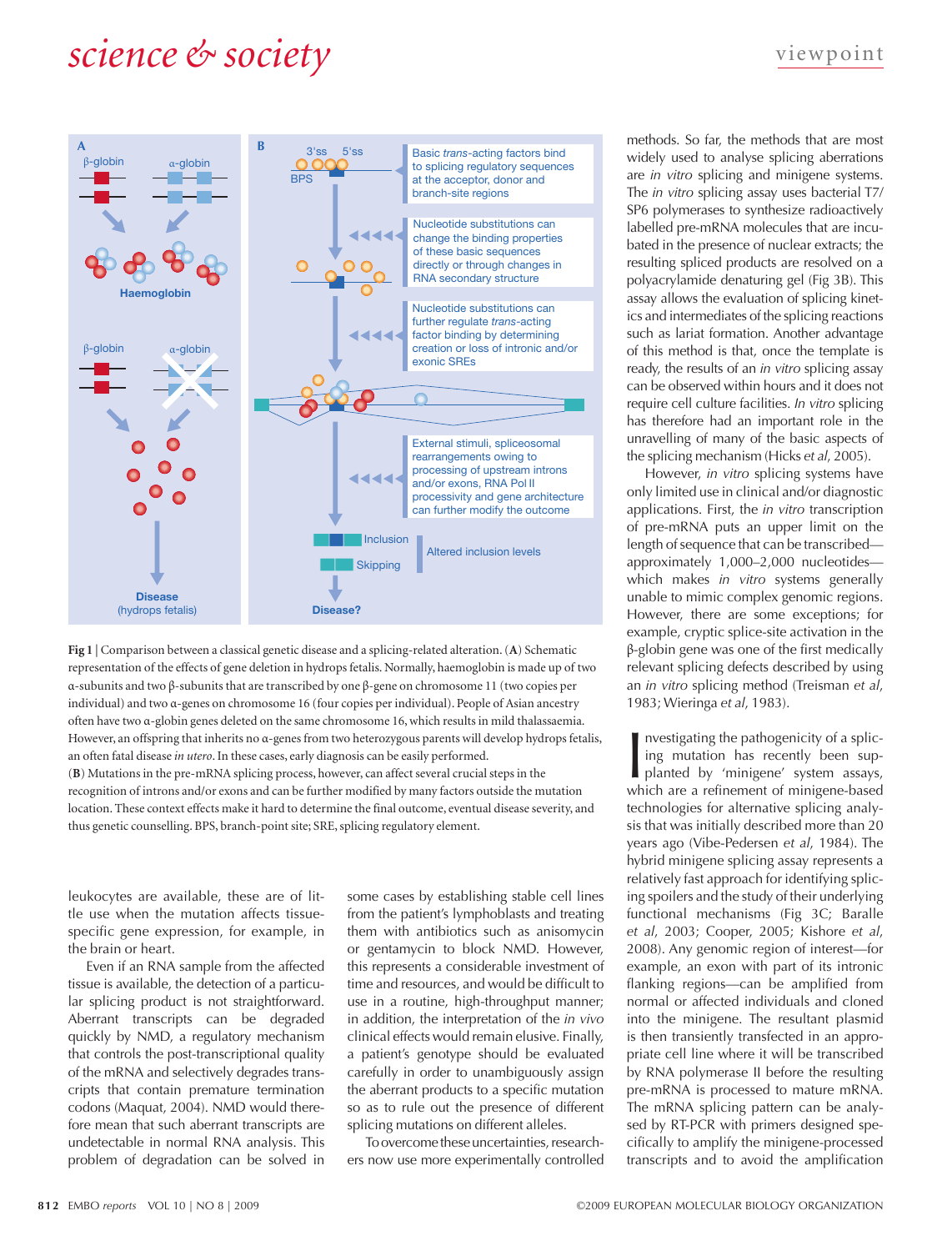### viewpoint *science & society*



**Fig 2** | Putative splicing mutations can be analysed using various publicly available bioinformatic tools that provide predictions on potential disruption of basic splicing sequences (acceptor, donor and branch-point sites), regulatory elements, and other features such as RNA secondary structure and protein binding sites. Splicing mutations are then collected in various databases, and the data stored can be used to improve the predictive analysis of mutation-detecting software.

of endogenous plasmid mRNAs. In many cases, the genomic sequence will contain only the exon that is suspected to be affected by the splicing mutation and a portion of its flanking intronic regions. Yet, it is also possible to analyse more complex exon–intron compositions. In these cases, the part of the gene that needs to be inserted into the plasmid has to be selected carefully to mimic the hypothesized *in vivo* mutational effects, such as multiple exon skipping (Baralle *et al*, 2006).

However, the minigene system can only yield information about unprocessed and mature mRNA species; splicing intermediates are difficult to detect as the end-point is normally obtained by RT-PCR. Moreover, unless real-time RT-PCR is used, it is difficult to quantify each processed transcript, although the relative proportion of each splicing variant can often be deduced. Fortunately, for clinical or diagnostic use, it is usually sufficient to determine whether there is a splicing abnormality, so the above limitations have little practical impact. However, if the readout is a change in the proportion of the splicing products, rather than a clear exon skip,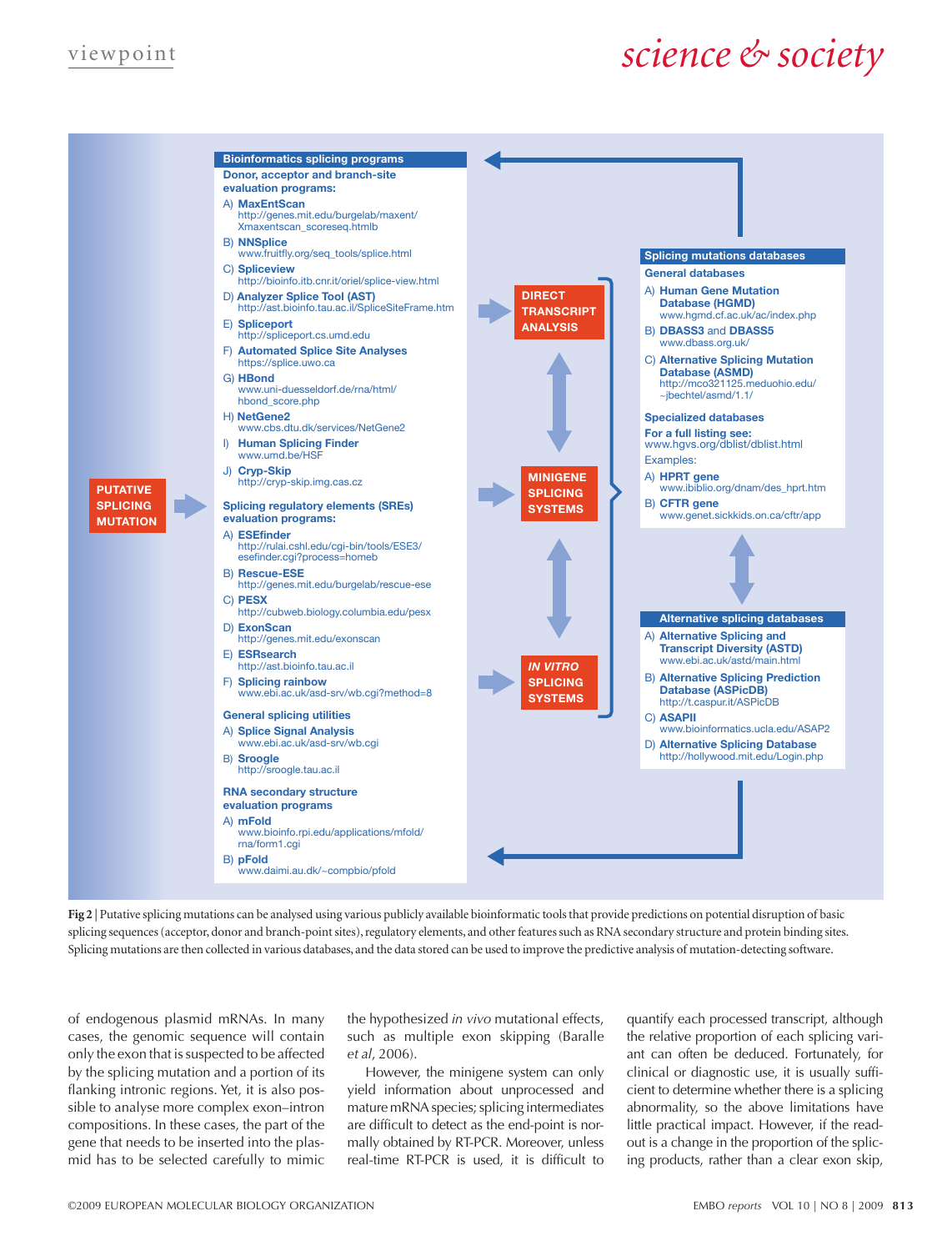### *science & society* viewpoint



**Fig 3** | Advantages and drawbacks of the diagnostic splicing tools commonly used in the laboratory. mRNA, messenger RNA; RT-PCR, reverse-transcription PCR.

the limitations of the minigene method make the assessment of the clinical significance more difficult.

At present, the best manner in which to identify splicing mutations that have a role in disease is to use a combination of these 'wet' and 'dry' techniques (Fig 4). As more data are collected, however, it will generate a greater evidence basis about the risks of disease caused by splicing alterations. This, in turn, might allow the development of more appropriate, effectiveand safer therapies.

In the meantime, more research is<br>needed in the basic science of splicing<br>mechanisms, and its application in diag-<br>nostic and therapeutic research. Although n the meantime, more research is needed in the basic science of splicing mechanisms, and its application in diagstill in their infancy, various strategies have already been developed to explore therapeutic approaches (Table 2; Sumanasekera

*et al*, 2008; Wang & Cooper, 2007; Wood *et al*, 2007). Yet, before human application becomes a reality, several challenges have to be overcome, including optimizing specificity for each gene and/or exon of interest, the development of appropriate carrier systems, the avoidance of immune responses, and optimization of recurrentadministration protocols as none of these methods will cause a permanent correction of mRNA splicing defects. Notwithstanding these difficulties, oligonucleotide antisense technology (Aartsma-Rus & van Ommen, 2007; Garcia-Blanco, 2005) has already entered the clinical trial stage to treat diseases such as Duchenne muscular dystrophy or siRNA for the treatment of neovascularization associated with agerelated macular degenerations [\(http://www.](http://www.clinicaltrials.gov) [clinicaltrials.gov\)](http://www.clinicaltrials.gov). In particular, antisense oligonucleotide strategies use base-pairing to target specific sequences in RNAs. Antisense oligonucleotides are thought to modulate splicing by steric hindrance of the recruitment of the splicing factors to the targeted *cis*-elements, thus forcing the machinery to use the natural sites. This is a rapidly evolving field.

The increasing knowledge about how splicing defects cause or contribute to disease also has implications that go beyond clinical diagnosis and drug development, and affect the private lives of patients and their families. Predicting serious diseases, for which there are no treatments, many years before the probable onset of the disease remains a controversial matter. Individuals might wish to know such information while their relatives, who are possibly at the same risk, might decide that they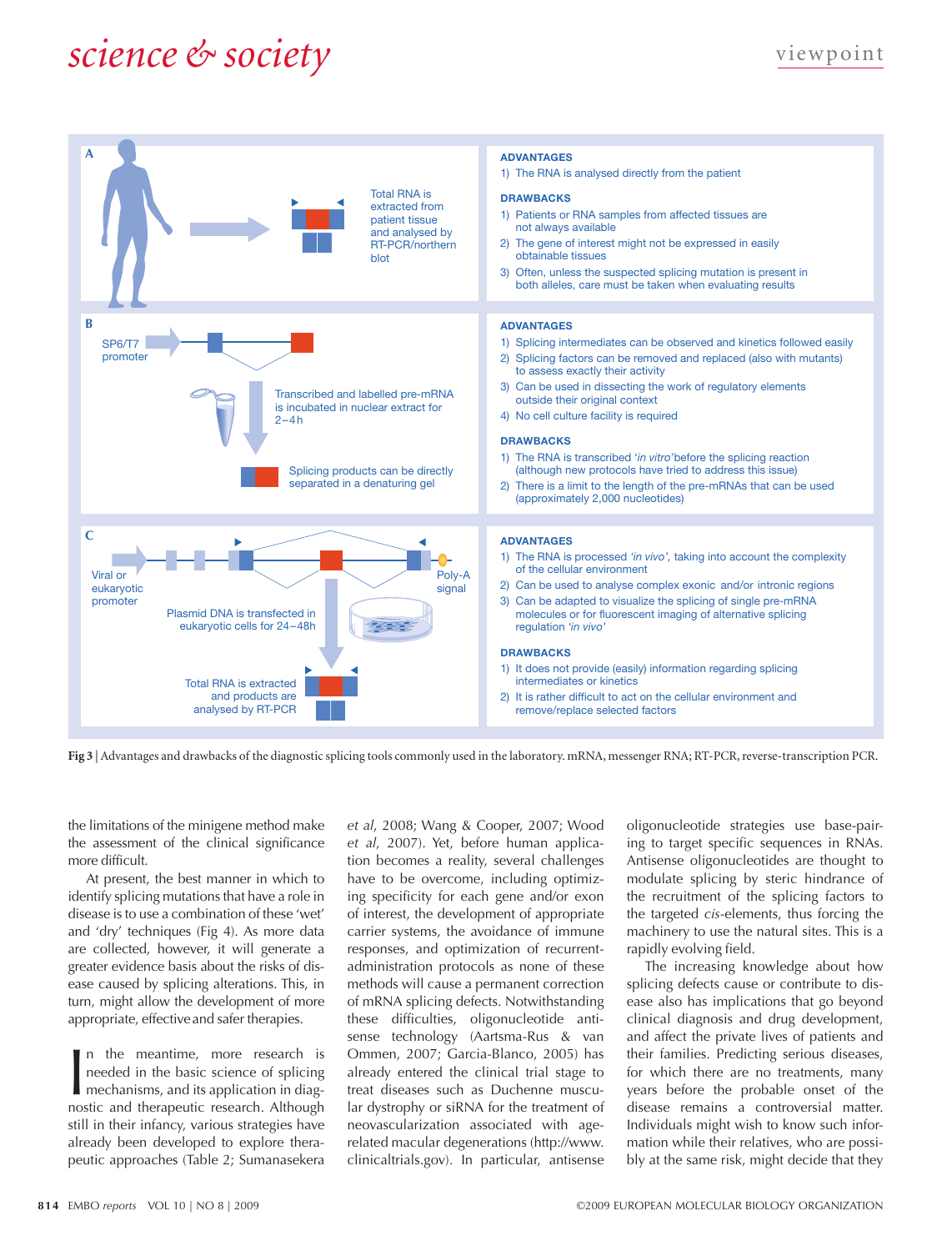## viewpoint *science & society*

| Therapeutic approach Mode of action                   |                                                                                                                                                                                                                                                                                           | Genes targeted                          |
|-------------------------------------------------------|-------------------------------------------------------------------------------------------------------------------------------------------------------------------------------------------------------------------------------------------------------------------------------------------|-----------------------------------------|
| Small molecules                                       | For many small molecules the mechanism of<br>action is unknown. Some of them act by selectively<br>modifying the activity of splicing regulatory proteins<br>through altered cellular distribution or changing<br>phosphorylation states.                                                 | SMN2, MAPT,<br><b>IKBKAP</b>            |
| Antisense<br>oligonucleotides                         | Antisense oligonucleotides target splicing controlling<br>regions of the selected gene to block their use by<br>the normal splicing machinery. They can be used<br>to inhibit the inclusion of unwanted exons and/<br>or promote the production of a truncated but<br>functional protein. | DMD, CFTR,<br>BRCA1, HBB,<br><b>ATM</b> |
| Bifunctional<br>oligonucleotides                      | Bifunctional oligonucleotides contain a<br>complementary targeting region and an effector<br>region that can recruit or mimic splicing factor<br>activities.                                                                                                                              | SM <sub>N2</sub>                        |
| Spliceosome-mediated<br>RNA trans-splicing<br>(SMaRT) | In this approach, an exogenous RNA is expressed and<br>through the mechanism of <i>trans</i> -splicing can replace<br>an aberrant transcript with a wild-type sequence.                                                                                                                   | SMN2, HBB                               |
| Isoform-specific RNA<br>interference                  | This approach involves the use of exon-specific RNA<br>interference to specifically knock down aberrant<br>splicing isoforms.                                                                                                                                                             | <b>VEGF</b>                             |
| Modified U1 snRNPs                                    | Modified U1 snRNPs (small nuclear<br>ribonucleoproteins) can be used either to block<br>aberrant splice-site sequences (that is, acting as<br>antisense oligonucleotides) or to reverse mis-splicing<br>by carrying compensatory mutations in the 5' end of<br>their U1 snRNA sequence.   | HBB, RHO                                |

### **Table 2** | Potential therapeutic approaches that target splicing abnormalities



**Fig 4** | Recipe for optimizing the identification of splicing mutations.

do not want to know. So far, such debates have been largely limited to rare, high-risk, single-gene disorders. But, as we gain more knowledge about the genetic components of many common diseases, 'genetic medicine' is becoming more important and at the same time more complicated. Although many scientists have already abandoned the one-gene, one-disease concept, this idea still has to find its way into the clinic and into the public realm, as many people still have a rather simplistic idea of genes and their role in disease (Carver *et al*, 2008).

The study of splicing mechanisms in disease adds another level of complexity and complications. The identification of a potential splicing mutation does not mean that there will necessarily be a close correlation between it and any clinical manifestations. In order to be able to advise patients correctly about their health risks, we first need to evaluate the expressivity and penetrance of a splicing mutation. This could be done by studying segregation of the mutation in patients' families or through larger population studies. As already mentioned, laypeople and the media often hold a deterministic view of genetics, and patients sometimes attribute a greater risk of disease from a genetic finding than actually exists. This is particularly likely for certain splicing abnormalities, some of which—in isolation—may have only a minor effect, if at all; however, if these come with a particular genetic or environmental background,

they might have a larger role in the pathogenicity of a disease. These are complex counselling issues and our knowledge will need to expand from its relatively primitive state over the next decade. It can be difficult to convince patients that the exciting research developments and attendant promises of improved diagnosis and therapeutics that they have heard or read about, are still some years from being applicable to them or their family. Present progress is still hampered by technical and scientific limitations, but we must ensure that the societal implications are debated and practical guidelines developed for the time that these limitations are resolved.

#### Acknowledgements

E.B. is supported by Telethon Onlus Foundation (Italy; grant number GGP06147) and by a European community grant (EURASNET- LSHG-CT-2005-518238). D.B. is supported by Action Medical Research grant number SP4175 and EURASNET. We also wish to thank Professor F.E. Baralle for helpful discussions and suggestions.

#### CONFLICT OF INTEREST

The authors declare that they have no conflict of interest.

#### REFERENCES

- Aartsma-Rus A, van Ommen GJ (2007) Antisensemediated exon skipping: a versatile tool with therapeutic and research applications. *RNA* **13:** 1609–1624
- Baird SD, Turcotte M, Korneluk RG, Holcik M (2006) Searching for IRES. *RNA* **12:** 1755–1785
- Baralle D, Baralle M (2005) Splicing in action: assessing disease causing sequence changes. *J Med Genet* **42:** 737–748
- Baralle M, Baralle D, De Conti L, Mattocks C, Whittaker J, Knezevich A, Ffrench-Constant C, Baralle FE (2003) Identification of a mutation that perturbs NF1, a gene splicing using genomic DNA samples and a minigene assay. *J Med Genet* **40:** 220–222
- Baralle M, Skoko N, Knezevich A, De Conti L, Motti D, Bhuvanagiri M, Baralle D, Buratti E, Baralle FE (2006) NF1 mRNA biogenesis: effect of the genomic milieu in splicing regulation of the NF1 exon 37 region. *FEBS Lett* **580:**  4449–4456
- Black DL (2003) Mechanisms of alternative premessenger RNA splicing. *Annu Rev Biochem* **72:** 291–336
- Buratti E, Baralle FE (2004) Influence of RNA secondary structure on the pre-mRNA splicing process. *Mol Cell Biol* **24:** 10505–10514
- Cartegni L, Chew SL, Krainer AR (2002) Listening to silence and understanding nonsense: exonic mutations that affect splicing. *Nat Rev Genet* **3:** 285–298
- Carver R, Waldahl R, Breivik J (2008) Frame that gene. A tool for analysing and classifying the communication of genetics to the public. *EMBO Rep* **9:** 943–947